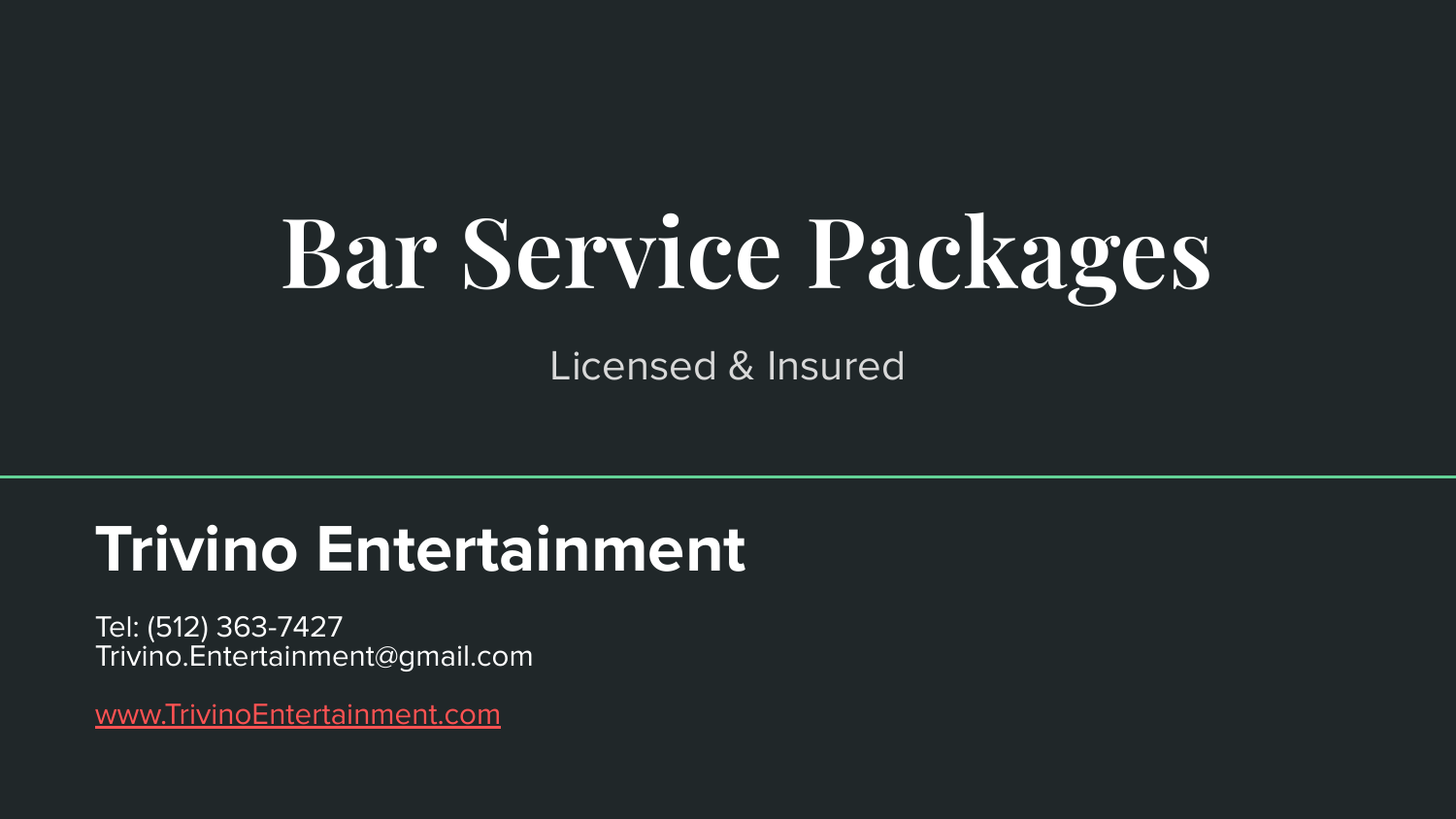## **Standard**

Bartender Only **Included:** 





- 1 TABC Certified Bartender
- 4 Hours Bar Service
- Licensing + Insurance
- Professional Bartending Tool Kit

### **Add-ons:**

- Additional Bartender \$200.00
- Additional Hour(s) per BT: \$50.00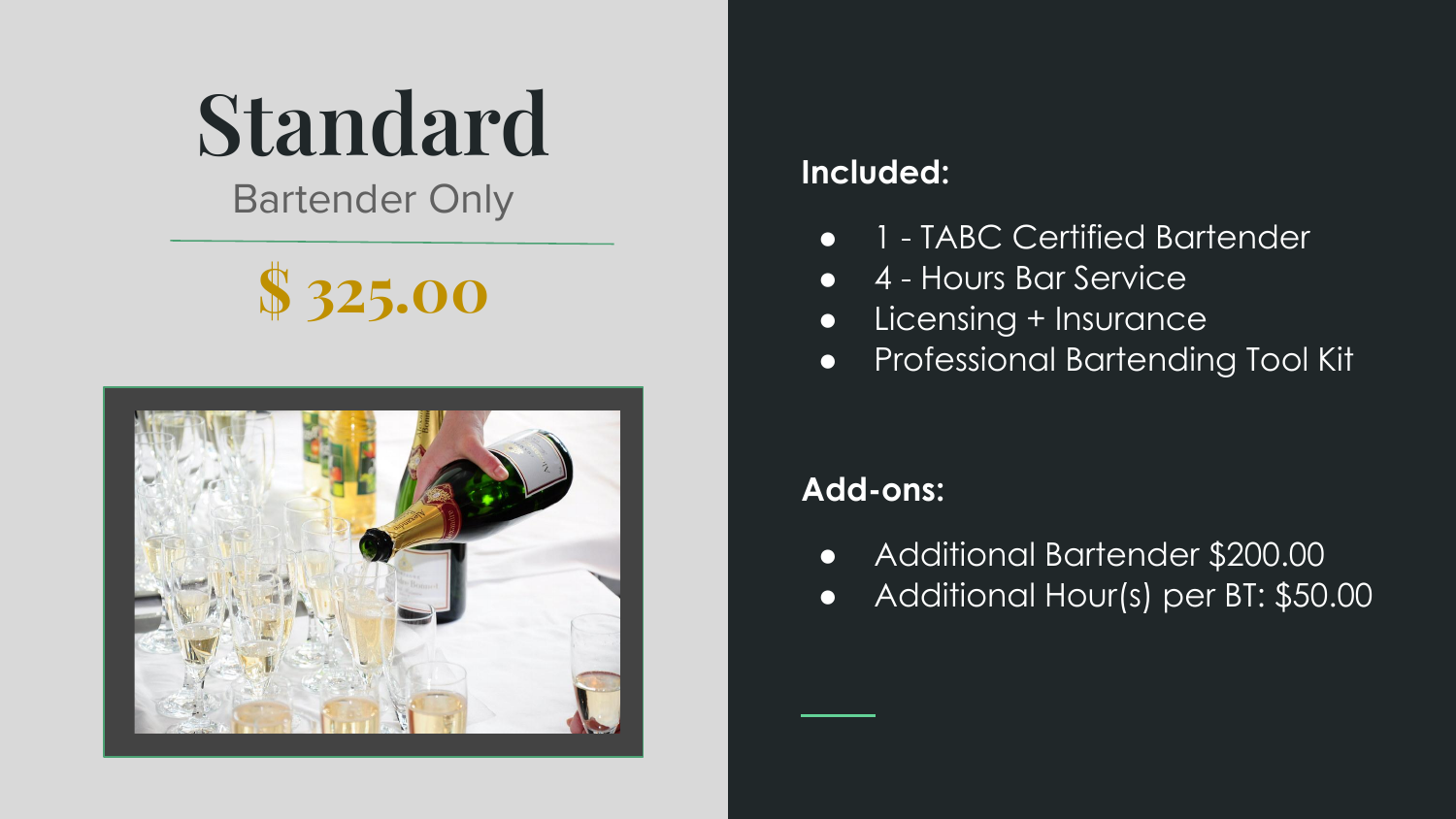## **Premium**

### Bartender + Essentials

### **\$ 575.00**



#### **Included:**

- Everything in the STANDARD Package
- Portable Bar Stand Set-up
- 2 XL Cooler Rentals
- Provision of the following:
	- Clear Disposable 9 oz Acrylic Cocktail Drinkware\*\*\*
	- Clear Disposable 1 oz shooters
	- Cocktail Napkins
	- Cocktail Stirrers

#### **Add-ons:**

- Additional Bartender \$200.00
- Additional Hour(s) per BT: \$50.00
- Glassware in lieu of Acrylic: \$ MRP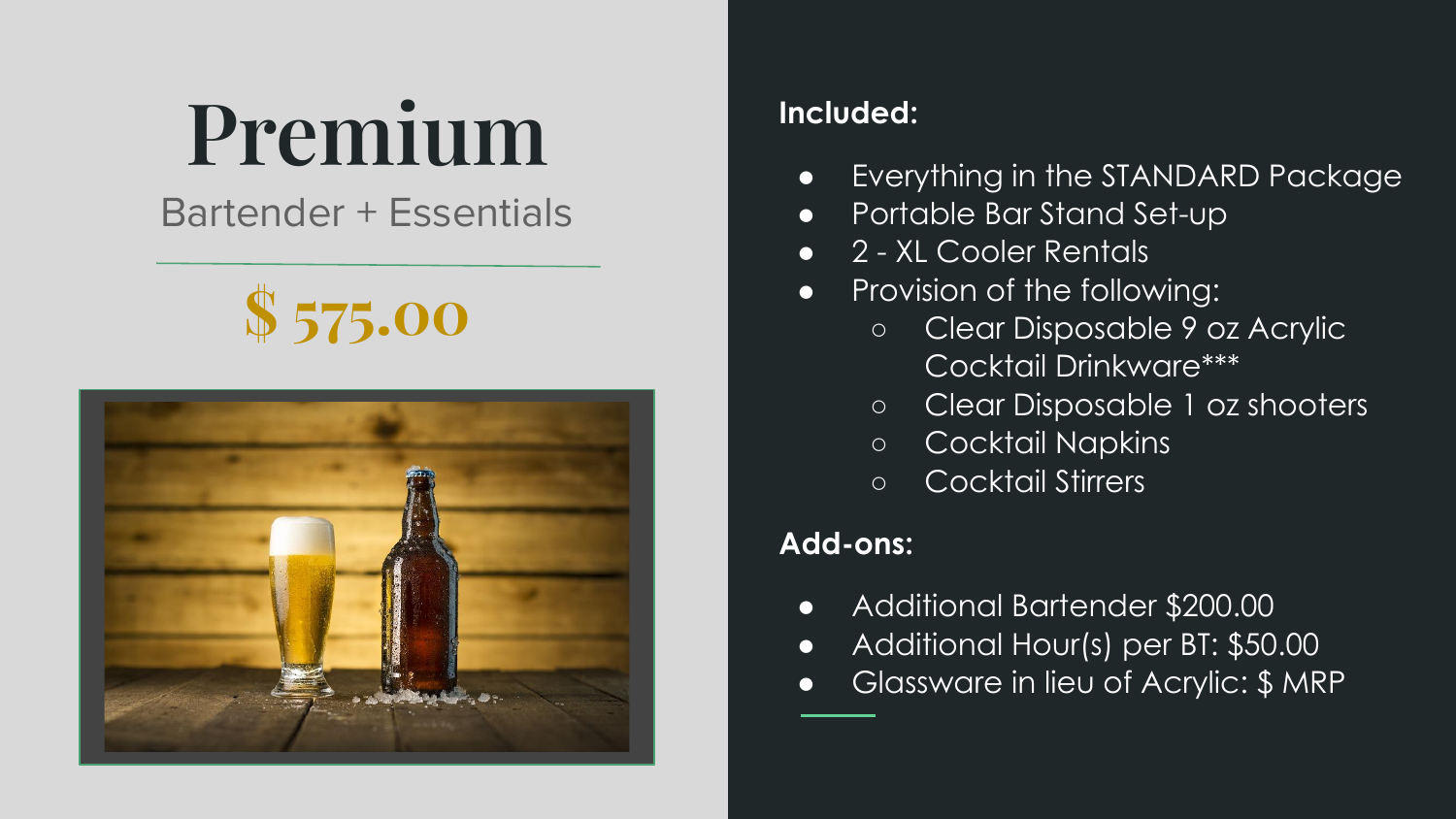# **Top Shelf**

Bartender + Essentials & More

### **\$ 775.00**



#### **Included:**

- Everything in the **STANDARD** & **PREMIUM** Packages
- Additional Service Tables
- 100-150 lbs of Ice
- Garnish Tray + Bar Mat
- Disposable Drinkware \*\*\*
- Provision of the following:
	- Up to 4 Mixers \*\*
	- Up to 3 Cocktail Garnishes \*
	- 100 bottled waters

### **Add-ons:**

- Additional Bartender \$200.00
- Additional Hour(s) per BT: \$50.00
- Glassware in lieu of Acrylic: \$ MRP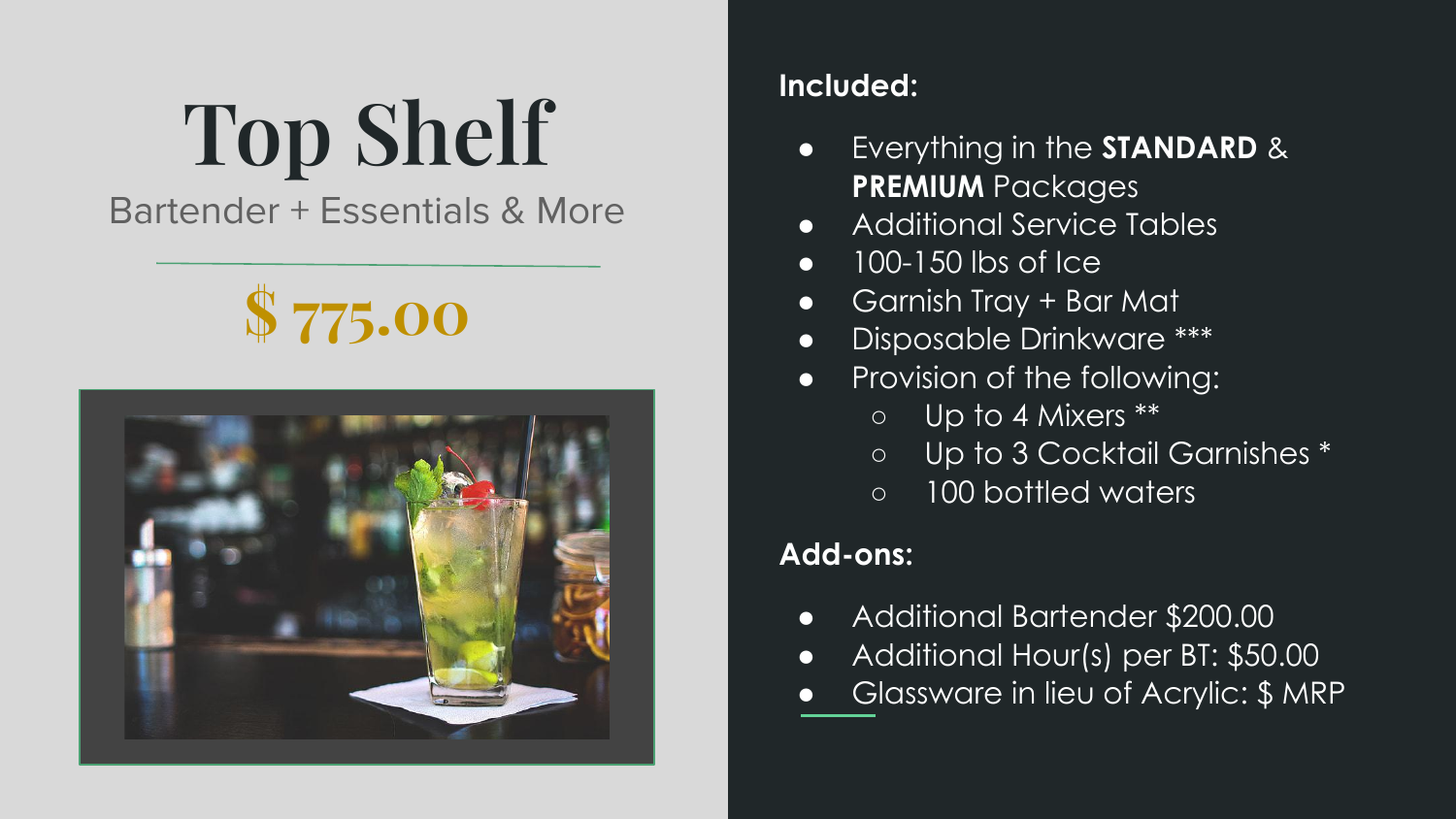### **Non-Alcoholic Beverages**





#### **Stay Hydrated!**

Our non-alcoholic Beverage Station is an excellent addition to our bar packages. Let us take care of keeping your guests hydrated while they enjoy their cocktails, dance on the dance floor, and pose at the photo booth!

This service includes Ice Tea, Lemonade, and Cucumber Infused Water for up to 100 guests and 4 hours. We will provide the beverage dispensers, the drinkware and napkins, as well as options for sweeteners and sugar. While this is a self-serve station, our bar staff will oversee this area to ensure that the beverage dispensers remain full for the entirety of your reservation.